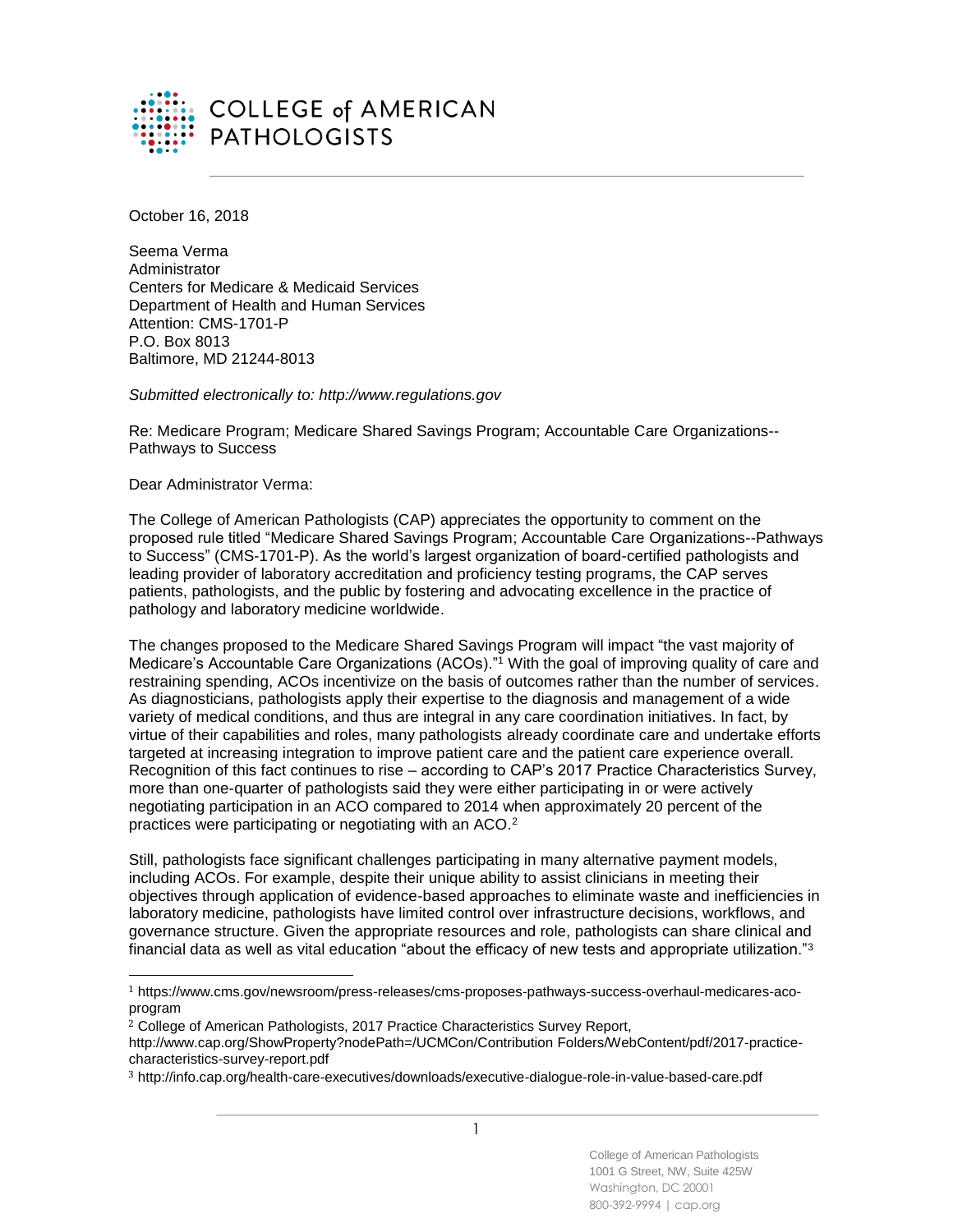

While certainly there are instances where pathologists are successfully incorporated into valuebased care efforts, it is illustrative of the unique role of pathology in ACOs that the CAP's most recent Practice Leader Survey found that approximately 28 percent of practice leaders were unsure about whether their practice participates in an ACO, and 22 percent of those practice leaders who do participate in ACOs were unsure of whether pathologists receive any financial incentives or shared savings for ACO participation.<sup>4</sup>

Further, we understand that with this proposed rule, the agency seeks to encourage the transition to two-sided models where providers assume greater levels of risk. While the CAP supports the voluntary development of innovative health care payment and delivery models, we believe there are a number of considerations that must be taken seriously to ensure pathologists' meaningful participation in these models and their ability to effectively contribute to these models' success. As was stated in the announcement of this proposed rule, ACOs afford an "opportunity to deliver better care in a coordinated fashion, while focusing on patient outcomes instead of processes." <sup>5</sup> To ensure this opportunity is open to pathologists, the CAP urges CMS to address the following issues related to performance-based risk, quality measures, and promoting interoperability.

## **Redesigning Participation Options to Facilitate Transition to Performance-based Risk**

According to the proposed rule, the changes sought by CMS would "provide a new direction for the Shared Savings Program by … redesigning the participation options available under the program to encourage ACOs to transition to two-sided models (in which they may share in savings and are accountable for repaying shared losses)."<sup>6</sup> Specifically, CMS is proposing two tracks for eligible ACOs: (1) the BASIC track would allow eligible ACOs to begin under a one-sided model and incrementally phase-in higher levels of risk, and (2) the ENHANCED track, which is based on the program's existing Track 3. Importantly, under CMS's proposals, the amount of time an ACO can remain in the program without taking on risk would generally be reduced from 6 years to 2 years. As CMS explains, under the one-sided model years, "an ACO's maximum shared savings rate would be 25 percent based on quality performance," which is down from the maximum sharing rate of 50 percent currently available under Track 1. 7

As we have stated in earlier comments to CMS, the CAP believes it is important to focus on increasing opportunity and incentives for specialty physician involvement in alternative payment models before unnecessarily pursuing increased risk. Though there are certainly some new improvements offered by CMS in this proposed rule, the reduction of the risk-free years and lowered maximum shared savings rate changes do not appear in line with that objective. In fact, CMS estimates that the new policy would lead to a drop of over 100 ACOs in the next ten years because of "the expectation that the program will be less likely to attract new ACO formation in future years as the number of risk-free years available to new ACOs would be reduced from 6 years … to 2 years in the BASIC track, which also has reduced attractiveness with a lower 25 percent maximum sharing rate during the 2 risk-free years."<sup>8</sup>

CMS believes the changes are necessary because "ACOs that take on greater levels of risk show better results for cost and quality over time," but the CAP is concerned with any changes that could

l

<sup>4</sup> College of American Pathologists, 2018 Practice Leaders Survey Report, forthcoming

<sup>5</sup> <https://www.healthaffairs.org/do/10.1377/hblog20180809.12285/full/>

<sup>6</sup> https://s3.amazonaws.com/public-inspection.federalregister.gov/2018-17101.pdf

<sup>7</sup> https://s3.amazonaws.com/public-inspection.federalregister.gov/2018-17101.pdf

<sup>8</sup> https://s3.amazonaws.com/public-inspection.federalregister.gov/2018-17101.pdf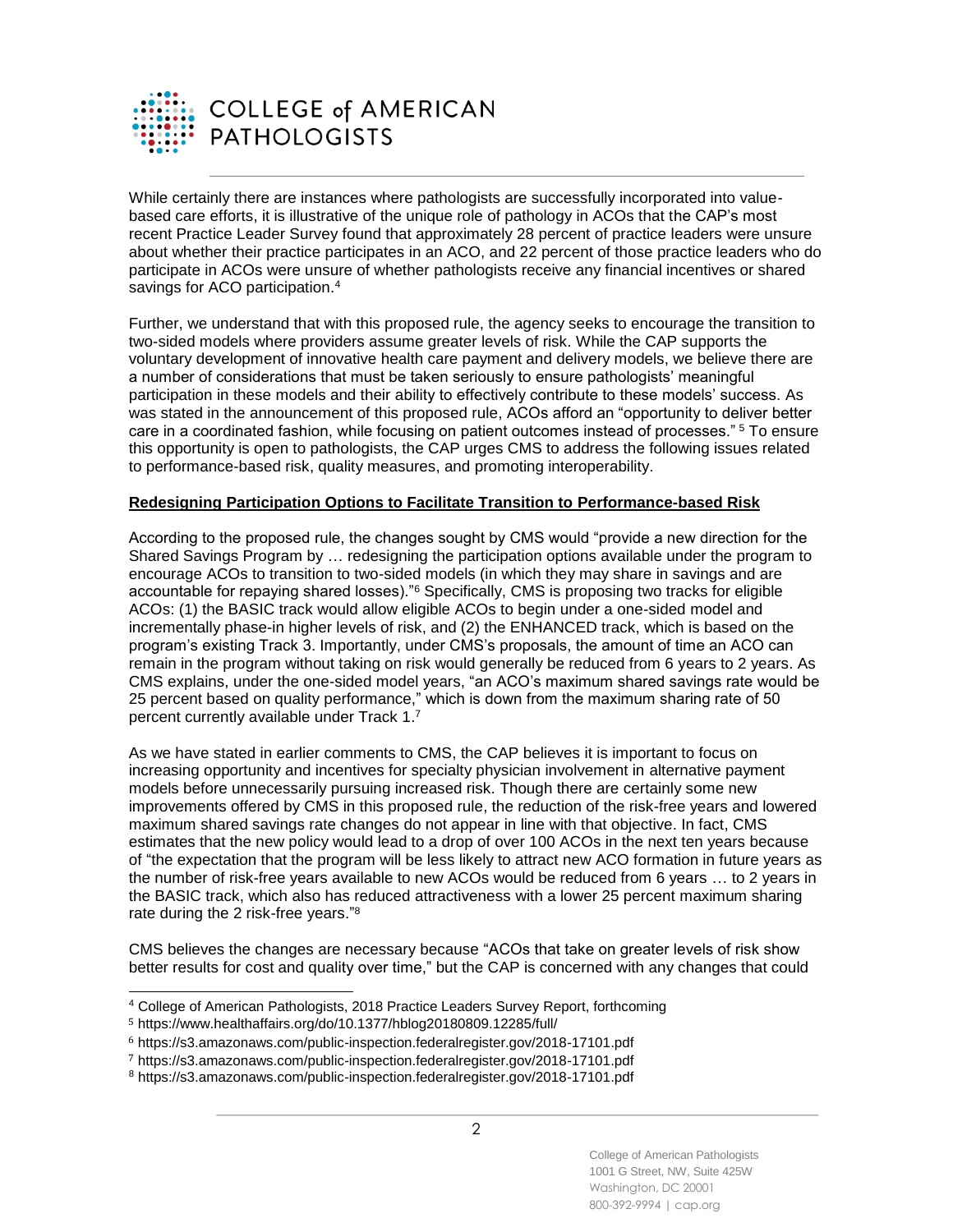

decrease opportunities for specialists to participate in innovative payment models. Research conducted by the CAP shows that while the Shared Savings Program and ACO arrangements among private payers have existed for several years, many pathologists have not yet undertaken this option though they may still consider it – a recent study found that 30 percent of pathology practices do not contract with an ACO but may consider it in the future or are currently exploring the feasibility of forming/joining an ACO.<sup>9</sup> Changes to the Shared Savings Program that would discourage ACO formation could create unnecessary hurdles for pathologists to pursue this path, which would detract from the value-based care that is a priority for CMS.

## **Quality Measures**

l

CMS remains focused on efforts to update quality measures, reduce regulatory burden, and promote innovation. Towards this end, as is explained in this proposed rule, CMS is "working towards assessing performance on only those core issues that are most vital to providing high-quality care and improving patient outcomes, with an emphasis on outcome-based measures, reducing unnecessary burden on providers, and putting patients first."

To aid in this effort, the CAP has engaged with CMS on how to appropriately measure providers who typically do not furnish services that involve face-to-face interaction with patients, including pathologists. Pathologists are key to ensuring the quality of laboratory tests by collecting, surveying, analyzing, and using patient population clinical results to guide therapy, best practices, and safety for individual patients and patient populations. Through the years, the CAP has advocated to increase flexibility for pathologists in a way that recognizes and accounts for the value pathologists play in patient care as non-patient-facing clinicians. The CAP continues to believe considerable accommodations or alternate measures are necessary for non-patient-facing clinicians. Further, as CMS notes, aligning the quality reporting requirements under the Shared Savings Program with the reporting requirements under other Medicare initiatives and those used by other payers will help "minimize the need for Shared Savings Program participants to devote excessive resources to understanding differences in measure specifications or engaging in duplicative reporting."<sup>10</sup> Valid and less burdensome measurement of the quality of care provided through ACOs is essential to ensure the ACO's success and that the promotion of higher quality of care and cost savings are not the result of limiting necessary care. With extensive experience as a quality standards-setting organization, the CAP looks forward to continuing our conversation with CMS to establish appropriate measures for pathologists as non-patient-facing clinicians.

CMS is also seeking ways quality measures and data sharing may help combat opioid addiction. As stewards of clinical laboratories, pathologists play a critical role in combating the ongoing opioid crisis. Pathologists provide oversight and direction in the appropriate use of laboratory tests to detect and monitor the use of opioids and their ever-proliferating synthetic knock-offs. Additionally, pathologists advise on clinical test selection to battle the many downstream effects of opioid use, including HIV and Hepatitis C infection, as well as detecting and treating organ damage (e.g. liver, heart, kidney, lung) and other effects such as bleeding (coagulation/transfusions). Finally, pathologists serve in a unique role as medical examiners documenting the increasing spread of these sequelae through society.

<sup>9</sup> College of American Pathologists, 2018 Practice Leaders Survey Report, forthcoming

<sup>10</sup> https://s3.amazonaws.com/public-inspection.federalregister.gov/2018-17101.pdf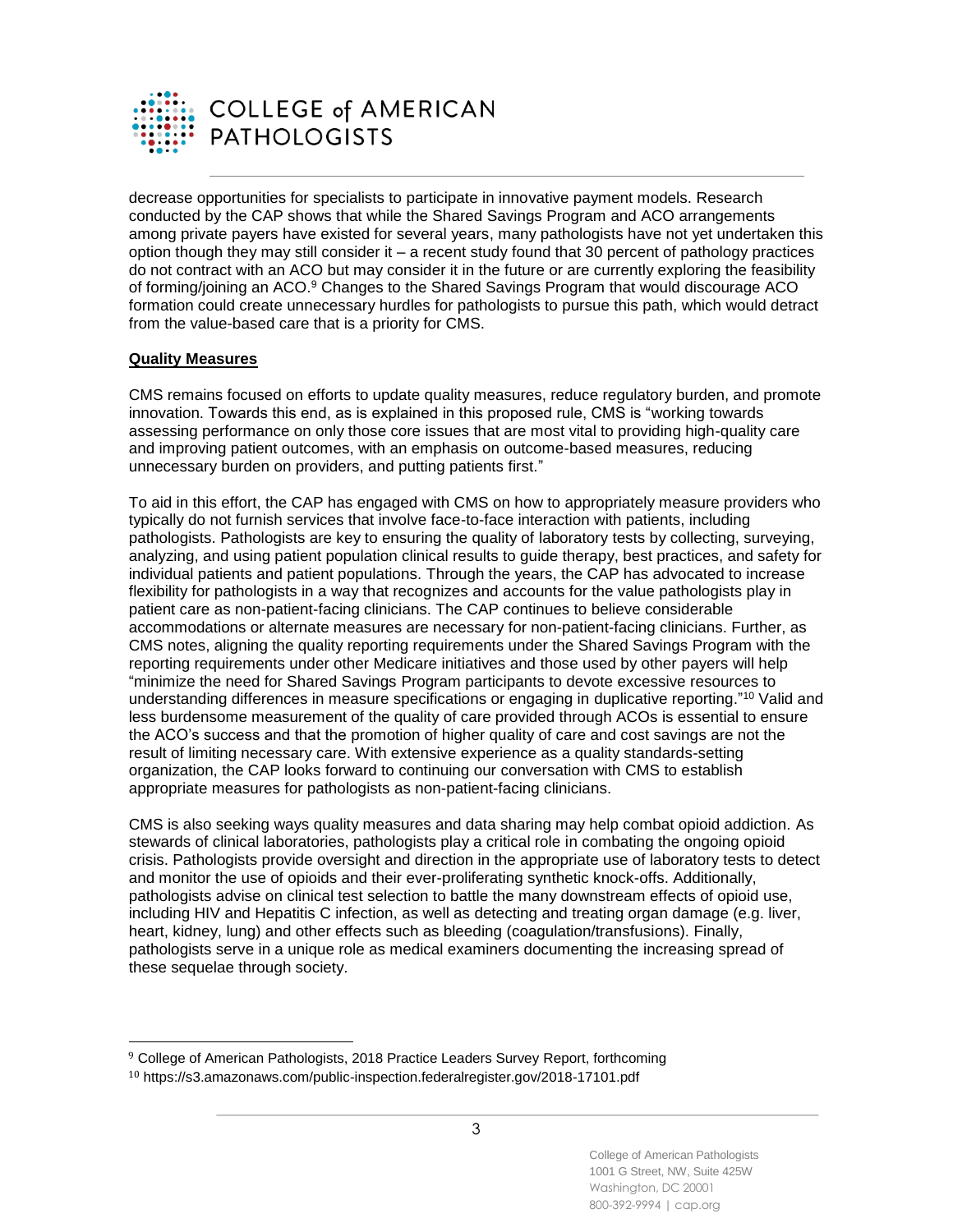

Given this role in combating the opioid crisis, the CAP has previously supported policies that would enhance surveillance activities of controlled substance overdoses. Additionally, the CAP has urged steps to encourage improved interoperability of various office data systems and support the sharing data related to controlled substance overdoses. Uniformity in data sharing is critical for tracking trends and responding to public health and safety crisis like the opioids epidemic. The CAP is eager to partner with CMS in any opioid utilization efforts.

## **Promoting Interoperability**

 $\overline{a}$ 

As CMS explains in the proposed rule, ACOs participating in the Shared Savings Program are required to "coordinate care across and among primary care physicians, specialists, and acute and post-acute providers and suppliers and to have a written plan to encourage and promote the use of enabling technologies for improving care coordination, including the use of electronic health records and electronic exchange of health information." <sup>11</sup> The CAP agrees that the exchange of electronic patient data is the foundation of an ACO's ability to effectively coordinate care. In fact, pathology was one of the earliest specialties to embrace health information technology, utilizing computerized laboratory information systems (LIS) to support their work of analyzing patient specimens and generating test results. As owners of the laboratory data, pathologists either have taken, or are looking to take on, a leadership role in making data more accessible and more actionable by physicians to improve care management. It is with an LIS that electronic health records (EHR) systems or enterprise-wide clinical information systems exchange laboratory and pathology data. However, most LIS cannot attain Certified EHR Technology (CEHRT) status, and, as non-patient facing clinicians, pathologists face unique challenges in meeting many of the typical EHR and health information technology requirements in both the Quality Payment Program's Promoting Interoperability performance category and the APM CEHRT use thresholds.

CMS proposes to add a requirement that all ACOs demonstrate a specified level of CEHRT use in order to be eligible to participate in the Shared Savings Program. Specifically, ACOs that are participating in a non-Advanced APM track or payment model would be required to attest that at least 50 percent of their eligible clinicians use CEHRT. ACOs that are participating in a Track or payment model within a Track that is an Advanced APM would be required to attest to the higher of 50 percent or the CEHRT threshold required for Advanced APMs.

Generally, the CAP appreciates CMS's goal to encourage continued EHR and CEHRT adoption. However, because of the many unique challenges in this area for pathologists, the CAP urges CMS to consider the contributions of diagnostic specialties in the exchange of electronic patient data. For example, while CMS proposes to discontinue the quality measure that incorporates the Promoting Interoperability performance category, we would again highlight that many of the measures under the Promoting Interoperability performance category require face-to-face interaction with patients and therefore are not applicable to pathologists. The CAP is continuing to explore alternatives for pathologists that recognize their efforts in promoting the electronic exchange of health information, while ensuring their participation in the Promoting Interoperability category is not administratively burdensome. Further, the CAP is actively working to find a solution to the current limited CEHRT definition that excludes LISs, which could allow participation in the Promoting Interoperability category, but more importantly, would allow pathologists show their value in alternative payment models. Still, as we expressed in comments on the CY 2019 PFS proposed rule, we have concerns about increasing the CEHRT use criterion for APMs to qualify as Advanced APMs because this

<sup>11</sup> https://s3.amazonaws.com/public-inspection.federalregister.gov/2018-17101.pdf